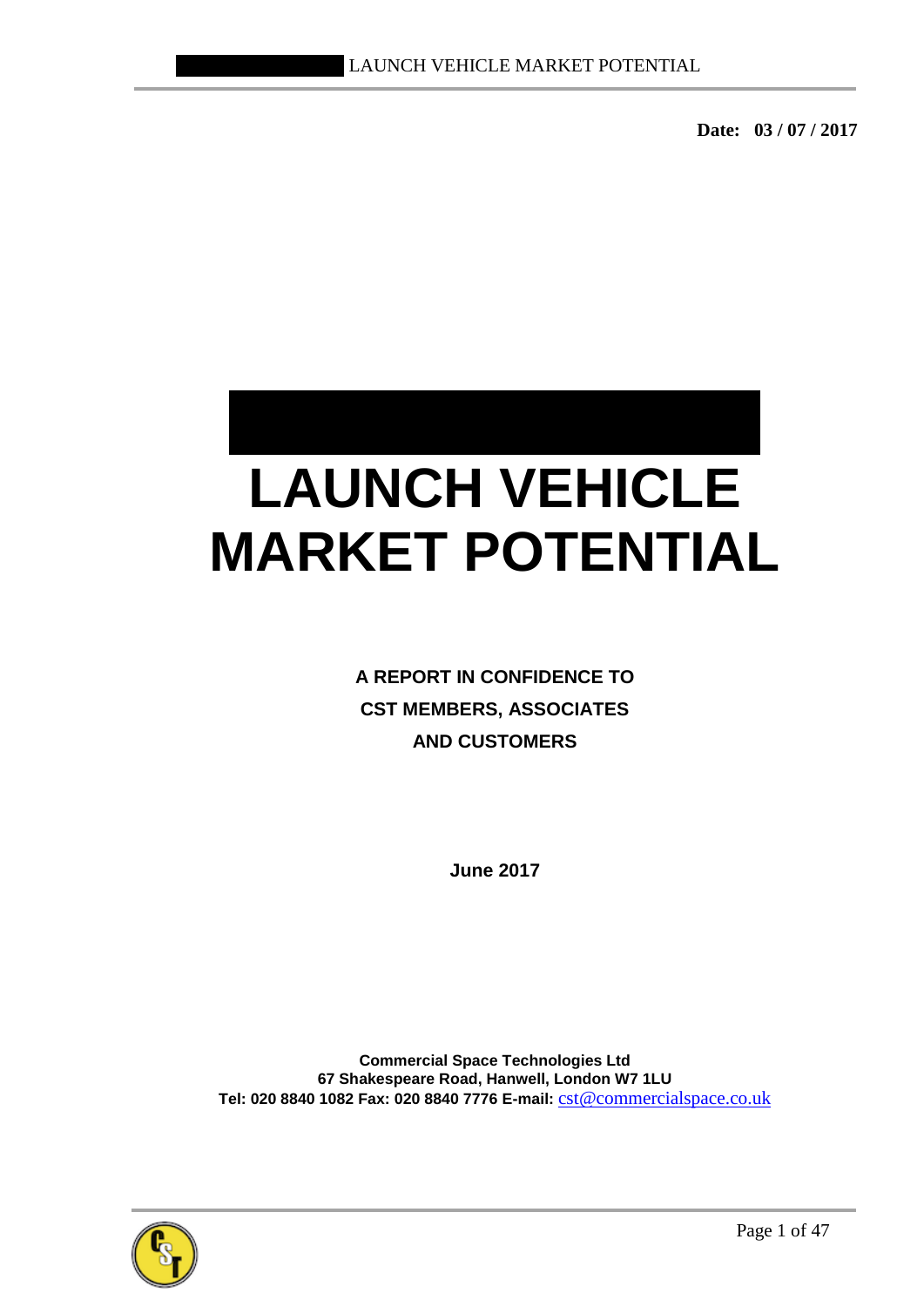# **Document Change Log**

| <b>Issue</b>   | <b>Changes</b>                                     | <b>Date</b> |
|----------------|----------------------------------------------------|-------------|
| 1              | Draft Version submitted for comment and discussion | 23/06/2017  |
| $\overline{2}$ | Revision and updates following customer discussion | 29/06/2017  |
| 3              | Additional amendments following internal review    | 30/06/2017  |
| 4              | <b>Final issue</b>                                 | 03/07/2017  |

|                                     | <b>NAME</b> | <b>FUNCTION</b> | <b>SIGNATURE</b> | <b>DATE</b> |
|-------------------------------------|-------------|-----------------|------------------|-------------|
| <b>Prepared by:</b><br>R.D. Osborne |             | Analyst         |                  | 03/07/2017  |
|                                     | V. Zakirov  | Analyst         | Vadin Zatirov    | 03/07/2017  |
|                                     |             |                 |                  |             |
| <b>Reviewed by:</b>                 | A.L. Webb   | Manager         | Alan Webs        | 03/07/2017  |
|                                     |             |                 |                  |             |
| <b>Approved by:</b>                 | A.L. Webb   | Manager         | Alan Welsh       | 03/07/2017  |
|                                     |             |                 |                  |             |

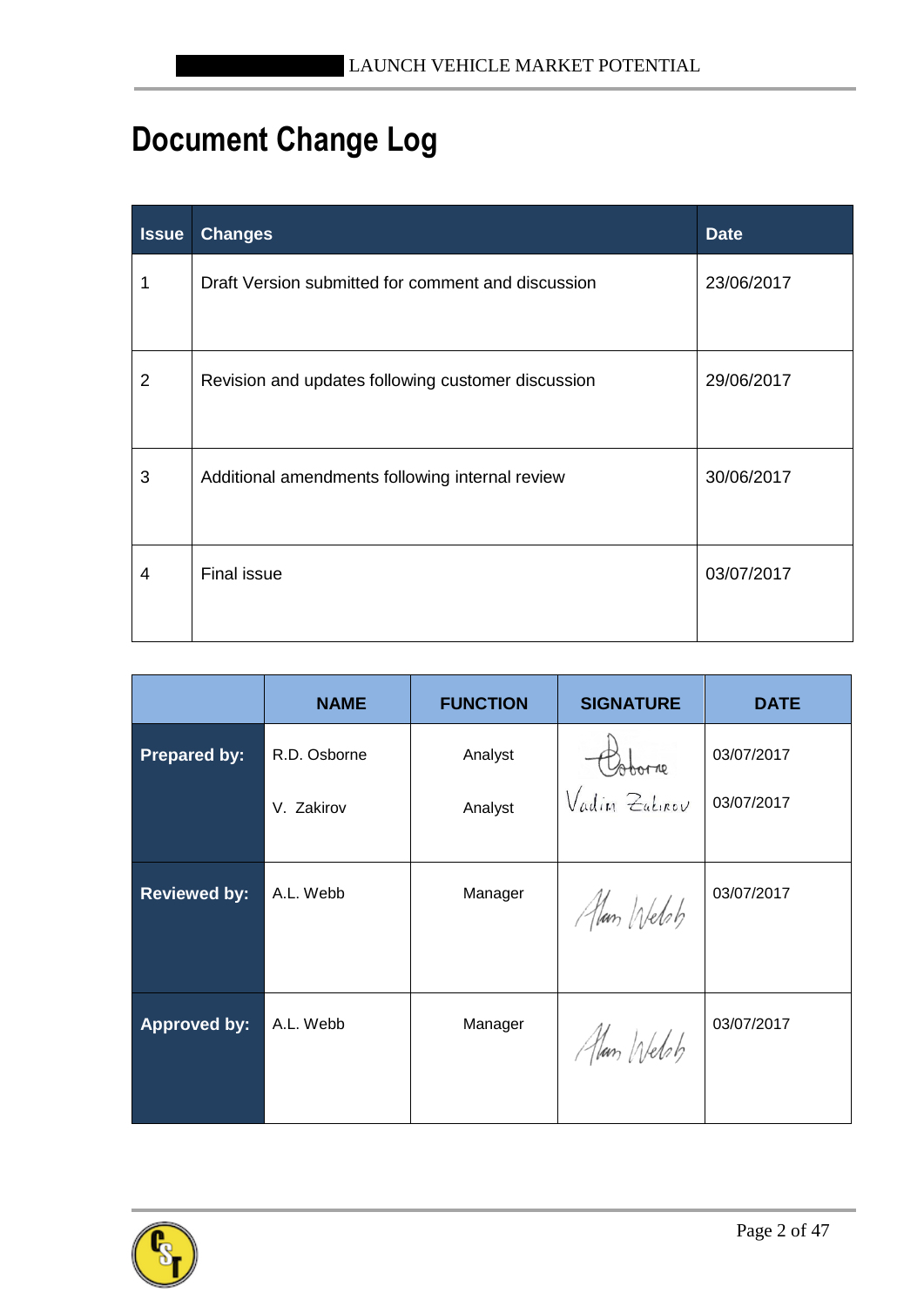### **Contents**

| 2. MODELLING THE ANNUAL LAUNCH RATE USING THE SOKOLOV FORMULA 9                 |     |  |  |  |
|---------------------------------------------------------------------------------|-----|--|--|--|
|                                                                                 |     |  |  |  |
|                                                                                 |     |  |  |  |
|                                                                                 |     |  |  |  |
| 3. MODELLING ANNUAL LAUNCHES FOR MINI LAUNCH VEHICLE USING MARKET               |     |  |  |  |
|                                                                                 |     |  |  |  |
|                                                                                 |     |  |  |  |
|                                                                                 |     |  |  |  |
|                                                                                 |     |  |  |  |
|                                                                                 |     |  |  |  |
| 3.1.4 – Comparing Pessimistic, Optimistic and Realistic Target Market Forecasts |     |  |  |  |
|                                                                                 | .32 |  |  |  |
|                                                                                 |     |  |  |  |
|                                                                                 |     |  |  |  |
|                                                                                 |     |  |  |  |
|                                                                                 |     |  |  |  |
|                                                                                 |     |  |  |  |
|                                                                                 |     |  |  |  |

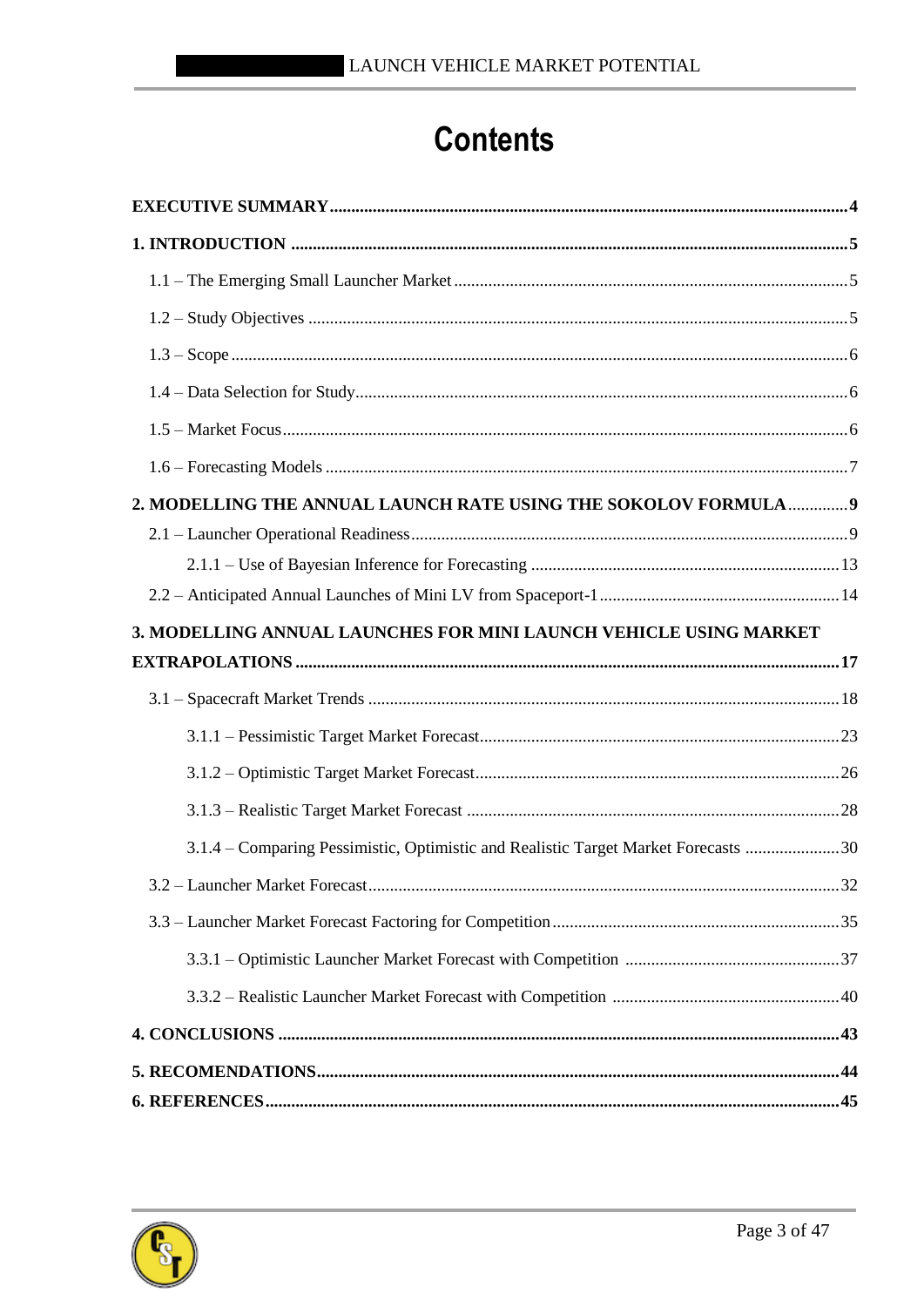#### **Executive Summary**

This study analyses the market potential of the Avio built 'Mini launch vehicle' (Mini LV), when operating from Spaceport-1 on the island of North Uist in the Outer Hebrides, and using mathematical modelling, attempts to forecast the market potential of the Mini LV from Spaceport-1, over the 10 year timeframe of 2020 – 2030.

The study output displays this predicted market potential in terms of the number of commercially supported launches of the Mini LV from Spaceport-1 occurring per annum, throughout the assessed time frame.

This study finds that the use of Mini LV as a launcher at the Spaceport-1 site is viable. By comparing and contrasting the results of two separately applied modelling techniques, the analysis suggest a likely minimum of around 3 launches per annum staring from 2020. Following continued operation, and factoring for a potential peak after the expected introduction of an upgraded Mini LV in 2024, a normal launch rate of approximately 5 could be anticipated from Spaceport-1, which may rise depending on market conditions.

*Note: The raw data for this study was supplied by Seradata Ltd., website: http://sdv2.uk.w3pcloud.com/* 

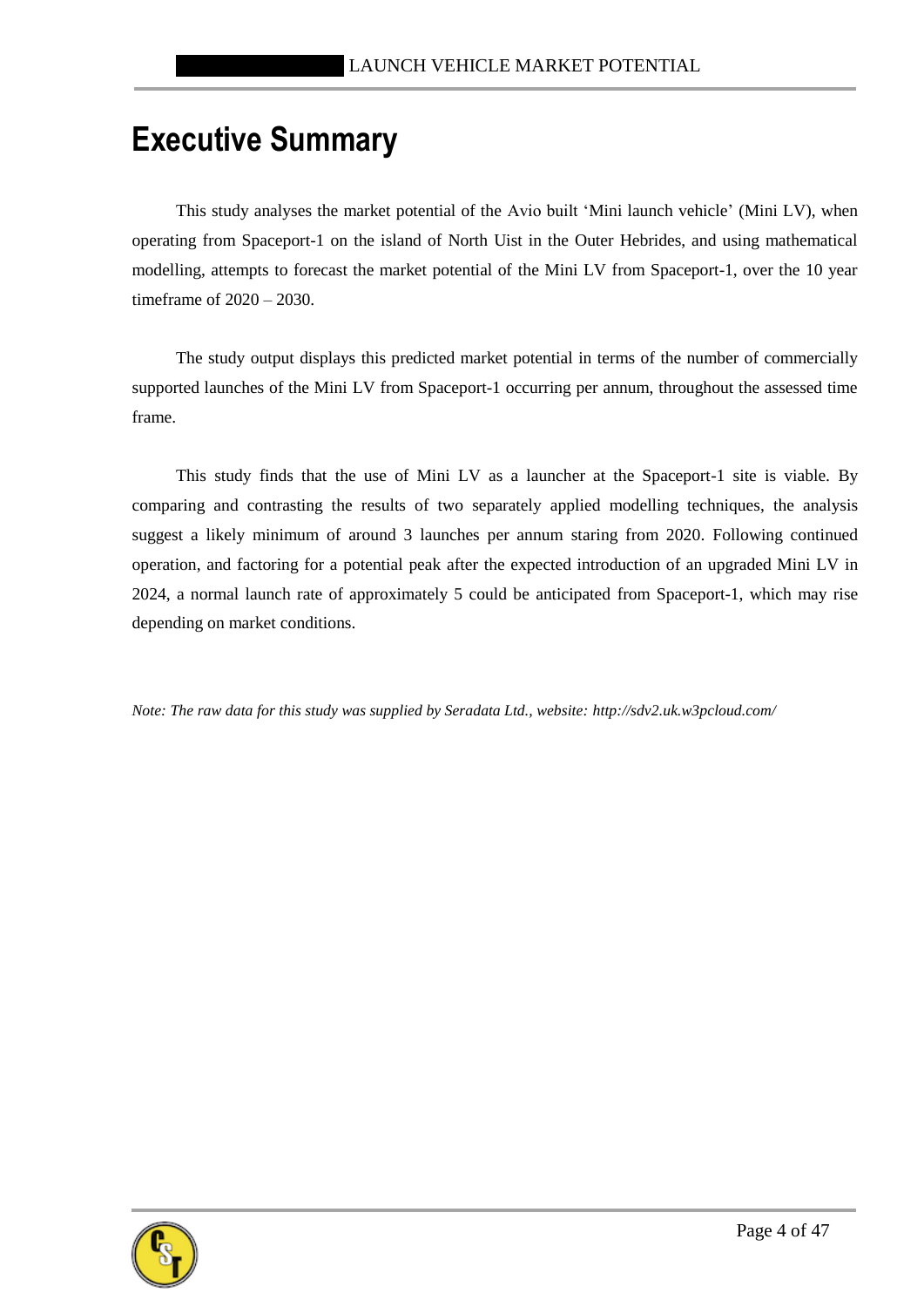## **6. References**

| <b>Certainty</b> | Range     | <b>Area of Possibility</b> | <b>Source</b>                              |
|------------------|-----------|----------------------------|--------------------------------------------|
| 100%             | 100%      | certain                    | Verifiable information, original source    |
| 93%              | 87-99%    | almost certain             | verifiable, credible source                |
| 74%              | 61-87%    | probable                   | unverifiable but credible source           |
| 50%              | 40-60%    | about even                 | credible, verifiable, anonymous source     |
| 30%              | 20-40%    | probably not               | credible, unverifiable, anonymous source   |
| 7%               | $2 - 12%$ | almost certainly not       | incredible, unverifiable, anonymous source |
| $0\%$            | $0\%$     | definitely not             | a liar or saboteur                         |

*Table 14 – Confidence assessment for references*

- 1. Seradata website: www.seradata.com [last accessed, June, 2017] (Information confidence assessment: 93%)
- 2. Government of India, Department of Space, Indian Space Research Organization, PSLV-C37 Successfully Launches 104 Satellites in a Single Flight, Feb 15, 2017, [http://www.isro.gov.in/update/15-feb-2017/pslv-c37-successfully-launches-104](http://www.isro.gov.in/update/15-feb-2017/pslv-c37-successfully-launches-104-satellites-single-flight) [satellites-single-flight](http://www.isro.gov.in/update/15-feb-2017/pslv-c37-successfully-launches-104-satellites-single-flight) [last accessed, June, 2017] (Information confidence assessment: 100%)
- 3. Jeff Foust, How big is the market for small launch vehicles? SpaceNews magazine, April 11, 2016, internet: [http://www.spacenewsmag.com/feature/how-big-is-the](http://www.spacenewsmag.com/feature/how-big-is-the-market-for-small-launch-vehicles/)[market-for-small-launch-vehicles/](http://www.spacenewsmag.com/feature/how-big-is-the-market-for-small-launch-vehicles/) [last accessed, June, 2017] (Information confidence assessment: 74%)
- 4. Gunter's space page, Flock-1, internet: http://space.skyrocket.de/doc\_sdat/flock-1.htm [last accessed, June, 2017] (Information confidence assessment: 93%)
- 5. Trond Abrahamsen, North Star The Flexible, Green and Safe Sounding Rocket and Satellite Launch Service, 23. January 2013, Internet: http://andoyaspace.no/?cat=44 [last accessed, June, 2017] (Information confidence assessment: 100%)

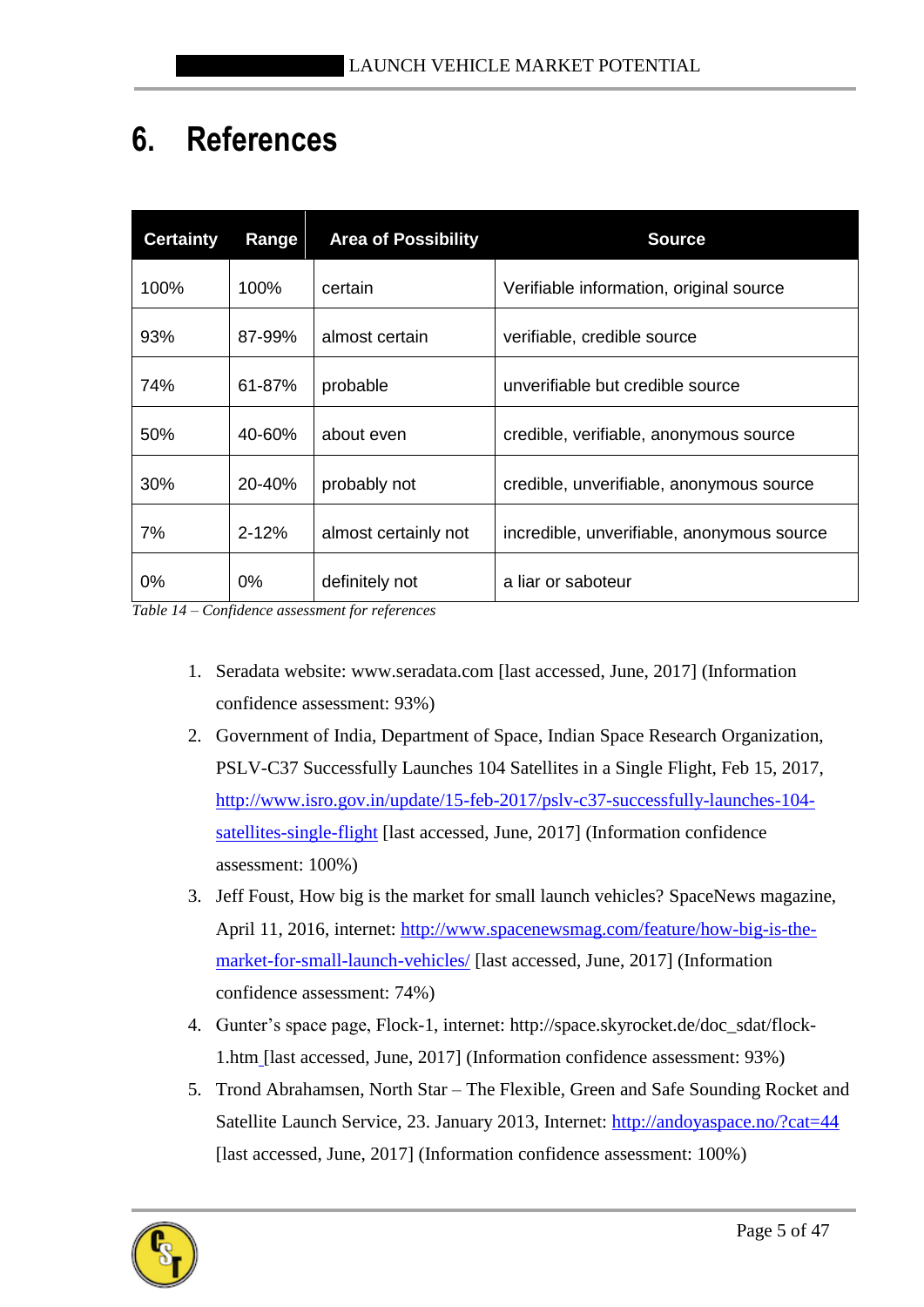- 6. ASC, Polar Satellite Launch Service, Internet: http://andoyaspace.no/?page\_id=2121 [last accessed, June, 2017] (Information confidence assessment: 100%)
- 7. Adam Keith, Maxime Puteaux, Sunil Manjunath, Badia Belkouchi, Prospects for the Small Satellite Market, internet: http://www.euroconsult-ec.com/shop/spaceindustry/82-smallsats.html [last accessed, June, 2017] (Information confidence assessment: 93%)
- 8. Small Satellite Conference, Esrange Space Center A Future Center of Excellence for CubeSats, Internet: http://digitalcommons.usu.edu/smallsat/2016/Poster4/9/ [last accessed, June, 2017] (Information confidence assessment: 74%)
- 9. Anna Rathsman, Anne Ytterskog, Rainbow the launch capability for small satellites from Esrange, Sweden, SSC-15-II-8 paper, Internet: http://digitalcommons.usu.edu/cgi/viewcontent.cgi?article=3177&context=smallsat [last accessed, June, 2017] (Information confidence assessment: 93%)
- 10. Encyclopedia Astronautica, VLM launcher, Internet: http://www.astronautix.com/v/vlm.html [last accessed, June, 2017] (Information confidence assessment: 93%)
- 11. Innovative Small Launcher, NLR Netherlands Aerospace Centre, Internet: http://reports.nlr.nl:8080/xmlui/bitstream/handle/10921/1035/TP-2015- 472.pdf?sequence=1 [last accessed, June, 2017] (Information confidence assessment: 74%)
- 12. ASC, North Star The Flexible, Green and Safe Sounding Rocket and Satellite Launch Service, Internet: http://andoyaspace.no/?p=1513 [last accessed, June, 2017] (Information confidence assessment: 100%)
- 13. Bjastien Haemmerli, Adrieii J. Boiron, Onno Verberne, The Norwegian Initiative for a Satellite Nano-launcher, SSC16-II-07 Internet: http://digitalcommons.usu.edu/cgi/viewcontent.cgi?article=3343&context=smallsat [last accessed, June, 2017] (Information confidence assessment: 74%)
- 14. "Rocket Lab Completes Major Technical Milestone Ahead of Test Launches". Rocket Lab. [last accessed, June, 2017] (Information confidence assessment: 100%)
- 15. PLD Website, www.pldspace.com, [last accessed, June, 2017] (Information confidence assessment: 100%)
- 16. GMV invests in PLD Space, GMV website, www.gmv.com, [last accessed, June, 2017] (Information confidence assessment: 100%)